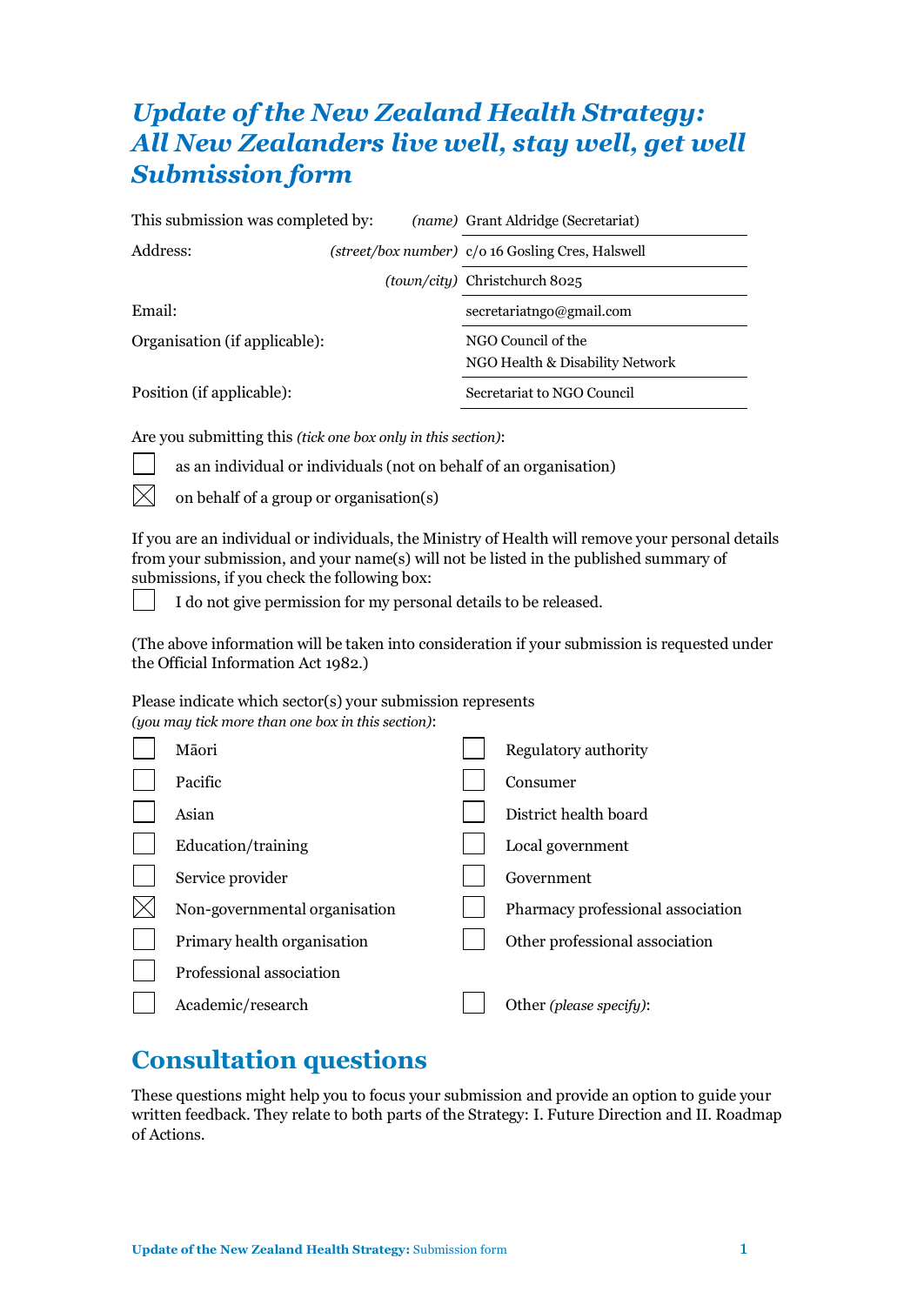## **Challenges and opportunities**

The Strategy reflects a range of challenges and opportunities that are relevant to New Zealand's health system. Some of these are outlined in I. Future Direction on pages 5–7.

1. Are there any additional or different challenges or opportunities that should be part of the background for the Strategy?

The front of the document should state clearly that the NZ Health Strategy should be read alongside:

- The NZ Disability Strategy
- He Korowai Oranga NZ's Māori Health Strategy
- The Primary Health Care Strategy

### **The future we want**

The statement on page 8 of I. Future Direction seeks to capture the future we want for our health system:

So that **all** New Zealanders **live well, stay well, get well**, we will be **peoplepowered**, providing services **closer to home**, designed for **value and high performance**, and working as **one team** in a **smart system**.

- 2. Does the statement capture what you want from New Zealand's health system? What would you change or suggest instead?
	- We support inclusion of the suggested 'die well' addition to the tagline 'Live well, stay well, get well'. Perhaps it could be re-ordered to 'Live well, get well, stay well, die well'.
	- More needs to be included about the impact and importance of climate, ecology and environmental factors.
	- Scope for effective use of legislation, taxation and government incentives/ disincentives to influence corporate behaviour is missing from the document – government already uses taxes and duties on tobacco and alcohol to limit use of these harmful substances and collects funds through ACC levies and road user/vehicle registrations to help cover costs related to injuries/harm caused by various items/activities. The Strategy needs to include scope for similar approaches to minimise harm caused by other potentially harmful substances such as sugar, salt and pollution as evidence of their harm grows.
	- Equity (of access and outcomes) for different groups based on ethnicity, location, economic status etc needs to be strengthened in the document.
	- Despite the inclusion of 'live well' and 'stay well', the Strategy still has a very clinical focus to it and there is not sufficient focus on population-level prevention activities that will have the biggest health impact, reduce inequalities and deliver value for money.

A set of eight principles is proposed to guide the New Zealand health system. These principles are listed on page 9 of I. Future Direction and page 31 of II. Roadmap of Actions.

3 Do you think that these are the right principles for the New Zealand health system? Will these be helpful to guide us to implement the Strategy?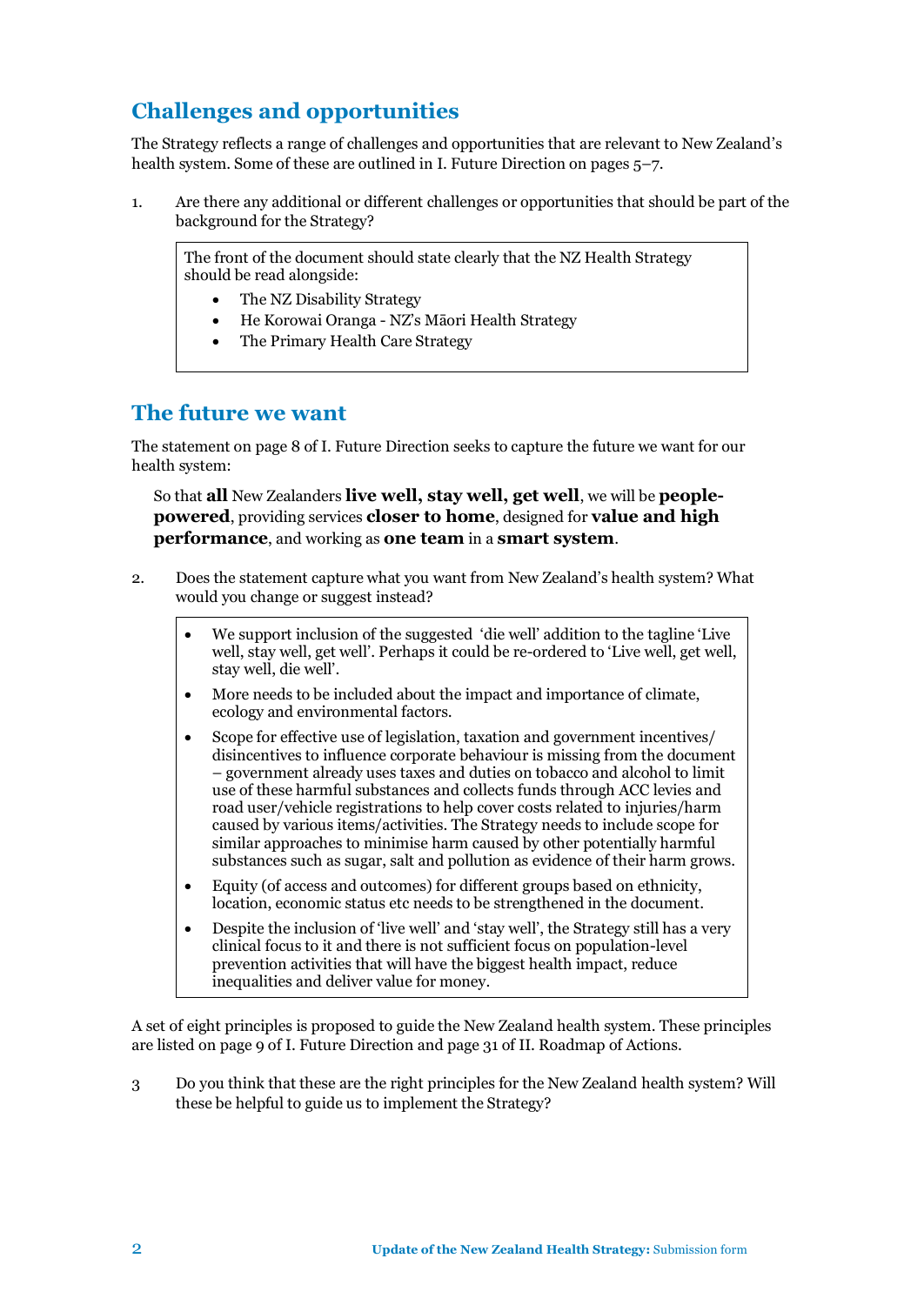- We are comfortable with the eight proposed principles and particularly support thinking beyond the narrow definitions of health, as this will help to address determinants such as poverty, housing, environmental factors, etc.
- Many of those currently disadvantaged in their health outcomes are not able to live well due to environmental factors such as poor housing, limited employment opportunities, social exclusion, or community and whanau dislocation and isolation – working intersectorally across traditional boundaries is the only way to address these. As many of these determinants are outside the direct influence of health organisations, greater cross-agency partnering (particularly between health, housing, the justice system, education, child protection and whanau support services) will lead to better health outcomes and to more people living well.

### **Five strategic themes**

The Strategy proposes five strategic themes to focus action – people-powered, closer to home, value and high performance, one team and smart system (I. Future Direction, from page 10).

- 4 Do these five themes provide the right focus for action? Do the sections 'What great might look like in 10 years' provide enough clarity and stretch to guide us?
	- A **smart system** is about more than just technology there also needs to be a focus on making aggregated anonymised information widely available to all those working to improve health outcomes as this will help provide an evidence base for initiatives. (The Statistics NZ model is an example of how this can be done effectively.)
	- All providers also need opportunities to up-skill to make use of new IT and keep pace with fast-changing technology, as currently few outside the medical professions have access to continuing education.
	- For the system to be truly **people-powered**, resources need to follow the individual so they can access the services they choose. Existing capitation and population-based models do not currently support people power effectively and changes will be needed to ensure this theme is a reality. Current under-valuing of the under-trained and underpaid unregulated workforce was a theme that was strongly made in the Ministry's engagement workshops – there is a need to address this through the Strategy's themes and actions.
	- Openness and trust and a move away from competitive funding models will be needed to ensure a **one team** approach.
	- **Closer to home** sounds great, but the reality for many (especially ruralbased consumers) is that expectations of what they can access locally is diminishing.
	- To ensure sufficient ongoing focus on preventing illness and disease, consider adding a sixth theme around **prevention** or **investment in health.**

## **Roadmap of Actions**

II. Roadmap of Actions has 20 areas for action over the next five years.

5 Are these the most important action areas to guide change in each strategic theme? Are there other actions that would be better at helping us reach our desired future?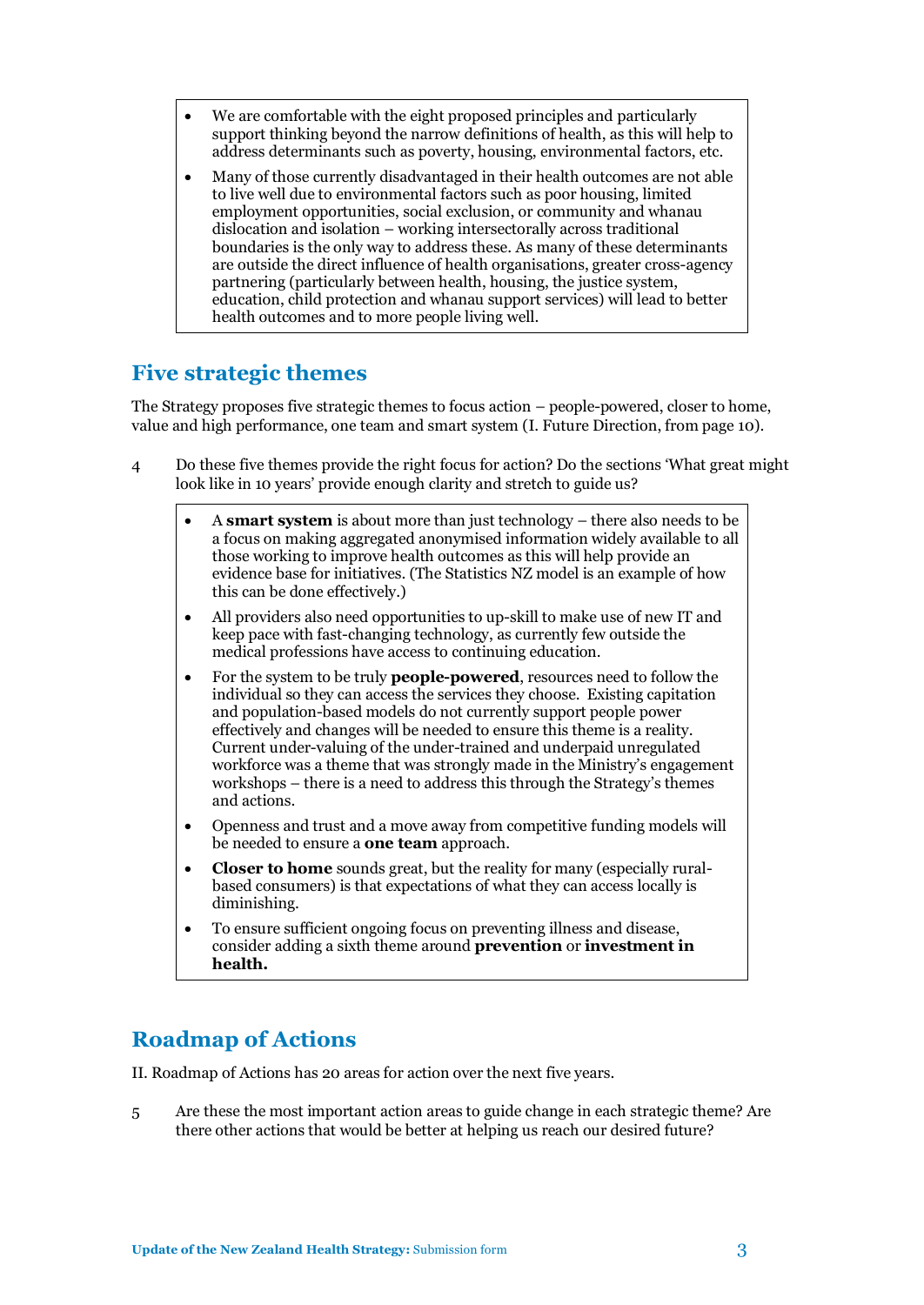- The importance of environment and prevention are not sufficiently covered in the roadmap of actions. There need to be more actions at a population health level as these have the potential to have the greatest impact due to their preventative approach.
- Action 4 recognises the value added by **all people working in the health system**, but there is scope for other actions to also maximise the contributions of all health providers (not just clinicians) – especially those actions with a community or prevention focus.

## **Turning strategy into action**

- 6 What sort of approaches do you think will best support the ongoing development of the Roadmap of Actions? Do you have ideas for tracking and reporting of progress?
	- More resourcing directed to prevention and public health services will be needed to make the investment approach a reality. (Again, effective use of data and rich information will be vital to support the investment logic.)
	- Investment into health literacy will be needed not just to support individuals, but to ensure clinicians use language that people understand. Opportunities to improve health literacy through the education system should be explored.
	- Explore overseas concepts such as Choosing Wisely [\(http://www.choosingwisely.org/\)](http://www.choosingwisely.org/) to improve patient-provider interactions and enhance health literacy and targeting of services. There needs to be a national approach to considering the evidence for effective treatments and services. Such services require high levels of technical expertise and these should not be fragmented across DHBs. Evidence resources need to be provided to policy makers, consumers and providers and should support health literacy initiatives, as well as purchasing decisions.
	- Reviewing ineffective services will encourage re-consideration of investment options and consideration of ways to improve value and performance throughout the health system. It is not always possible to continue to try and deliver the same services for lower costs - so we need to look at whether we are purchasing services that are the most effective.
	- Long term conditions such as diabetes and obesity cannot be addressed solely through initiatives designed to influence personal choice – we must consider controls on potentially harmful products such as sugary foods/drinks and salt.
	- Some targeting and additional resourcing for those with the worst health outcomes is needed. Look for opportunities to expand the types of services provided through individuals' existing interactions with health providers (e.g. some people with mental health issues have regular blood tests due to the psychotropic medication they are on, but currently they are not routinely offered blood pressure or diabetes checks etc at these regular appointments, so early opportunities to address potential health issues are lost.) More comprehensive regular physical health checks and/or development of individual care plans would improve health outcomes for groups such as those with serious mental health and addiction issues, whose overall health outcomes are currently worse than any other group.
	- Traditional ways of purchasing services will need to change to support innovation, flexibility and collaboration. A greater degree of flexibility will be needed to support better outcomes for highly vulnerable, hard to reach people with various co-morbidities.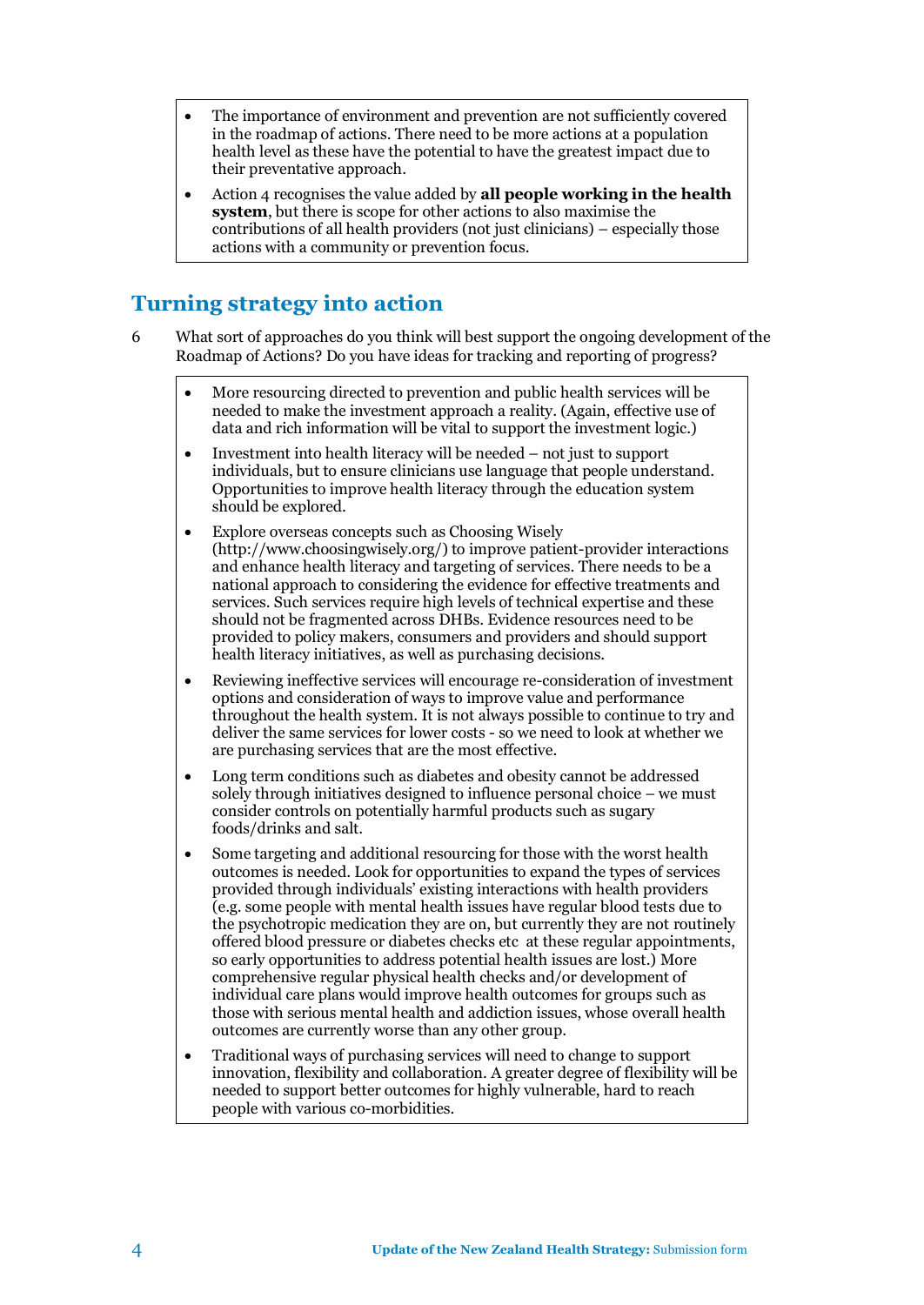- To support the **one team** approach, greater opportunities for workforce development must be accessible to community and non-profit providers as they are not currently resourced at the same levels as DHBs, PHOS etc. Funding models must also be equitable across the sector so community providers can offer salaries, conditions and career opportunities to attract and retain workers.
- While being responsive to local needs is good, there is also a need for national approaches for services for specific small groups that are not sufficiently numerous to warrant local strategies (eg: Deaf mentally ill people, people with eating disorders, Hep C, refugee trauma etc).
- Targeted resourcing will be needed to get all providers to the same baseline with technology to support the **one team, smart system** approaches – some government resourcing may be needed for community providers, but government should not necessarily lead development of ICT tools as it is not nimble enough – instead it should look for opportunities to harness local innovation that is responsive to user requirements and make this more widely accessible (eg: purchasing new Apps created by individuals/ innovators, etc). All users will need training and education in technology so they use it as intended.
- Government also needs to have the ability to mandate that providers receiving public funds must be required to share health information with other providers. It is not sufficient to encourage shared information.
- The impact on health needs to be considered in the development of ALL policies across government.
- In the current health system, DHBs wield significant power and influence over the services delivered to their communities (eg: approx 48% of the Vote Health funding non-profit NGOs receive comes via DHB contracts for service), so we would like to see accountability where DHBs fail to address challenges and actions identified in the Strategy or do not engage in the direction of the Strategy.

## **Any other matters**

- 7 Are there any other comments you want to make as part of your submission?
	- We commend the Ministry on its consultation process so far, with realistic timeframes and various opportunities for people to contribute face-to-face, in writing and online. The genuine attempts to engage and incorporate feedback received so far are reflected in the draft document's content and we hope submissions received during this second phase of consultation will also be evident in the final Strategy.
	- We endorse the inclusive and easy to understand language used throughout the document.
	- We recommend that those finalising the Strategy re-read the NZ Productivity Commissions report on the *More Effective Social Services* review to ensure key insights and ideas (such as strengthening the commissioning and national outcomes frameworks) are reflected in the Strategy. <http://www.productivity.govt.nz/inquiry-content/2032?stage=4>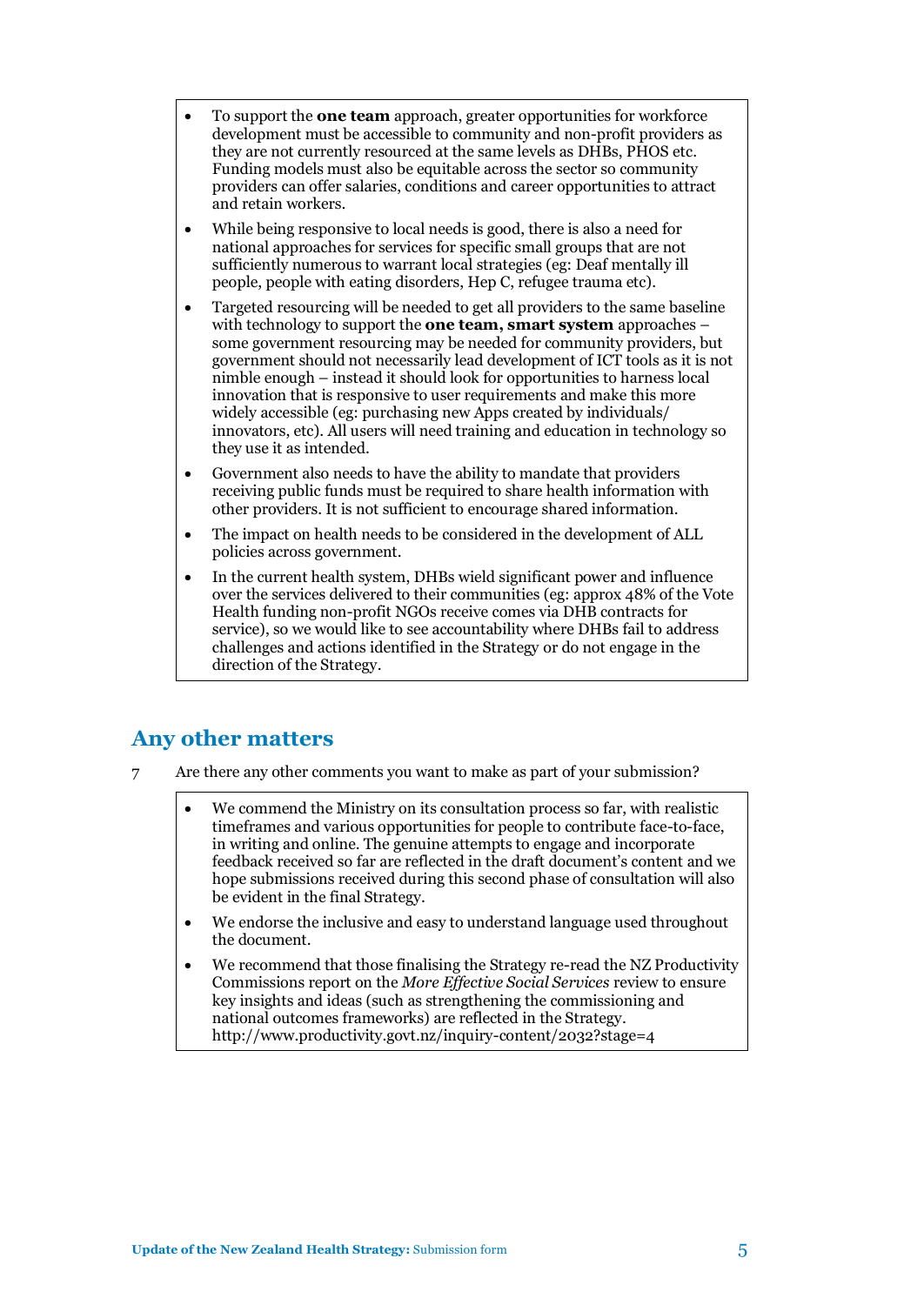### **About the NGO Health & Disability Network**

#### **Origins**

The NGO Health & Disability Network (formerly the Health and Disability NGO Working Group) has partnered with the Ministry of Health since 2002 to implement the *[Framework for Relations between the Ministry and Health and Disability NGOs](http://ngo.health.govt.nz/resources/ministry-health-publications/framework-relations)*.

The Framework identifies key areas (communication, consultation and capacity/capability building) where working together can strengthen the sector and achieve better health outcomes. It complements the *[Kia Tutahi Standing Together](http://www.dia.govt.nz/KiaTutahi)  [Relationship Accord between the Communities of Aotearoa NZ and the Government of](http://www.dia.govt.nz/KiaTutahi)  [NZ,](http://www.dia.govt.nz/KiaTutahi)* which was signed by the Prime Minister and many others in 2011.

#### **Network membership**

We had 508 NGO members and 114 affiliate members on 1 December 2015. (These NGOs range from small providers with one FTE employee, to large multi-million dollar agencies with more than 2,400 paid staff.)

98% of Network members are registered charities. Based on data from the Charities Register<sup>1</sup>, we know the following about these members:

- Member NGOs received \$1.54 billion in combined annual government funding.
- Member NGOs paid more than \$1.3 billion in annual salaries and wages to 18,830 full-time staff and 15,695 part-time staff.
- In an average week, a total of 1.25 million hours were worked by paid staff and 124,196 hours provided by over 28,426 unpaid volunteers.
- 36% of member NGOs had a net annual operating deficit in their last reported financial year, so had to draw on reserves to continue delivering services.

The Network's membership represents about half of those not-for-profit NGOs that receive Vote Health funding to provide services in New Zealand communities.

The activities of the NGO Network extend far beyond the voting membership as many non-members attend Forums and workshops and provide feedback via Network projects and surveys.

#### **About the NGO Council**

The elected NGO Council connects with health and disability organisations to hear views and convey issues and ideas to the Ministry. The Council is made up of three Māori Health representatives, and two representatives from: Pacific Health, Mental Health and Addictions, Personal Health, Public Health, and Disability Support Services.

NGOs that receive Vote Health funding (i.e. have contracts with the Ministry of Health and/or DHBs) can register in a maximum of two categories, and are registered to vote as follows:

| $\Box$ 224 in Disability Support Services  | $\Box$ 112 in Māori Health    |
|--------------------------------------------|-------------------------------|
| $\Box$ 142 in Mental Health and Addictions | $\Box$ 102 in Personal Health |
| $\Box$ 114 in Public Health                | $\Box$ 25 in Pacific Health   |

The current elected members of the NGO Council are:

 $\overline{a}$ 

<sup>1</sup> [Charities register data](https://www.charities.govt.nz/charities-in-new-zealand/the-charities-register/) downloaded 19 July 2015. Data is only as accurate as the information provided by listed charities.